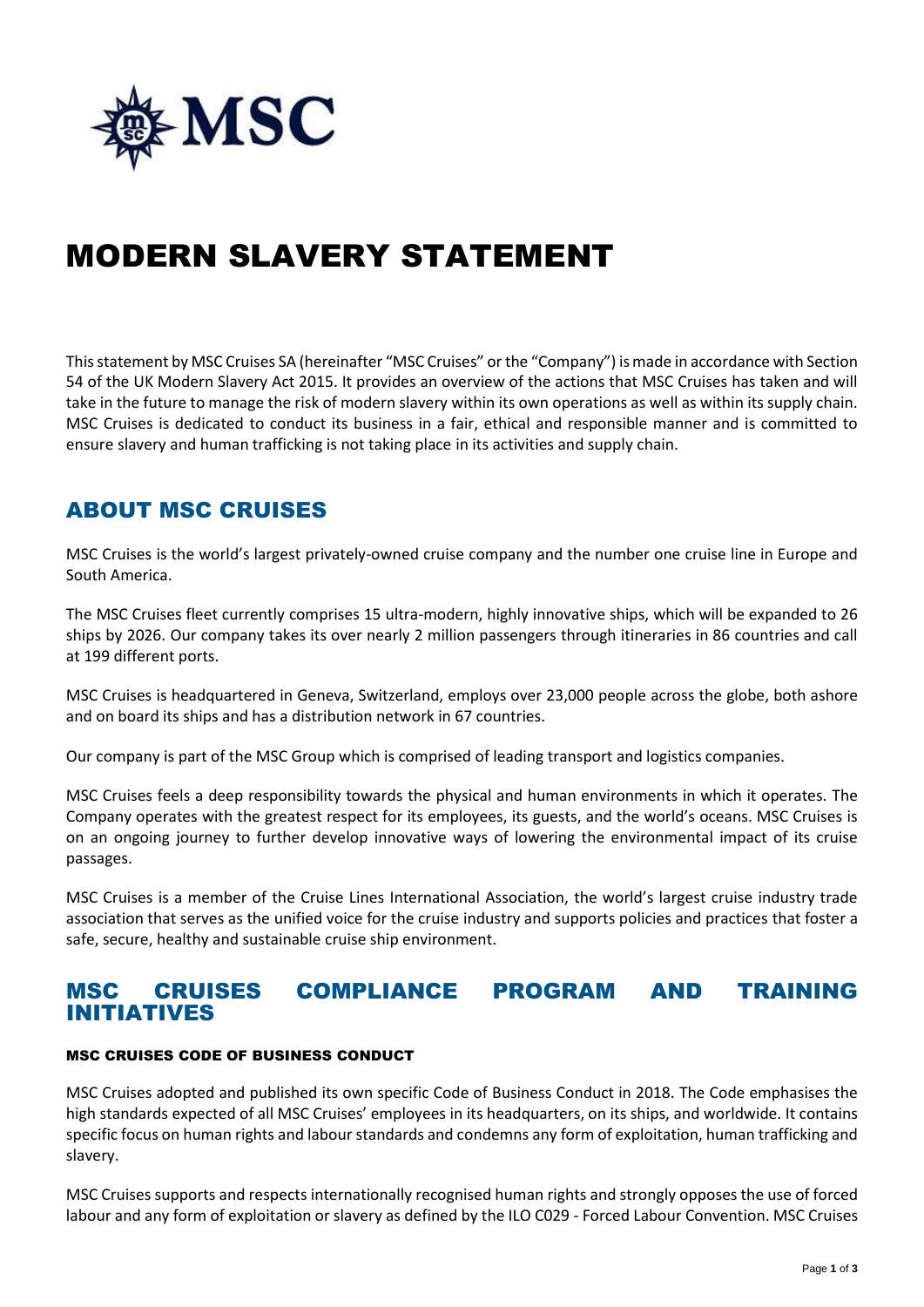

is also strictly opposed to the use of child labour as defined by the ILO C058 - Minimum Age (Sea) and C138 - Minimum Age Conventions and is passionately involved in childhood development programs throughout the world. These commitments are clearly stated in MSC Cruises' Code of Business Conduct.

The labour relationship between the Company and the seafarers employed on its ships are governed by collective agreements negotiated by the International Transport Federation on behalf of the on-board employees and meet or exceed the standards of the Maritime Labour Convention (MLC) of 2006.

MSC Cruises strives to provide a working environment where its employees can flourish and reach their full potential. MSC Cruises strongly respects the fundamental dignity of all its employees, both on-board and ashore, and it does not tolerate any form of harassment or abusive conduct.

The Company strictly prohibits any discrimination based on race, religion, colour, language, gender, national origin, age, disability, political or ideological beliefs, marital status, sexual orientation, or family responsibilities.

Furthermore, MSC Cruises is firmly committed to support equal employment opportunity and diversity.

In connection with the publication of the Code of Business Conduct, MSC Cruises is rolling out a program of training for all employees. The roll out, which will include a specific module on slavery and labour trafficking, should be completed within 2018.

#### SPECIFIC CONTRACTUAL REQUIREMENTS AND MSC CRUISES SUPPLIERS COMPLIANCE PROGRAM

MSC Cruises pays attention to the working conditions not only of its own employees, but also of those persons working in its supply chain. All suppliers of MSC Cruises must undertake to carry out all their activities in accordance with the requirements of law and in accordance with the International Labour Organization's Declaration of Fundamental Principles and Rights at Work.

Also, MSC Cruises will not do business with companies that have been convicted of any offence involving slavery or human trafficking, or are subject to any investigation in relation to modern slavery

MSC Cruises has updated and strengthened its contractual requirements with suppliers specifically with respect to workers' rights and continues to review its business procedures to ensure that the risk of modern slavery is considered and properly managed.

MSC Cruises is committed to work together with its suppliers to ensure its policies are effective in managing risk and driving improvements within the entire supply chain.

The next phase of MSC Cruises Suppliers Compliance Program will focus on auditing the implementation of its Compliance Standards.

#### BOTTOM-UP REPORTING CHANNEL

MSC Cruises actively encourages its employees to raise and report any concerns they may have in relation to MSC Cruises' activities or its supply chain. MSC Cruises takes potential violations very seriously and will investigate each allegation with care, discretion and confidentiality. There should be no retaliation against any employee making a report in good faith. Once received, complaints are carefully evaluated and, depending on the seriousness of the